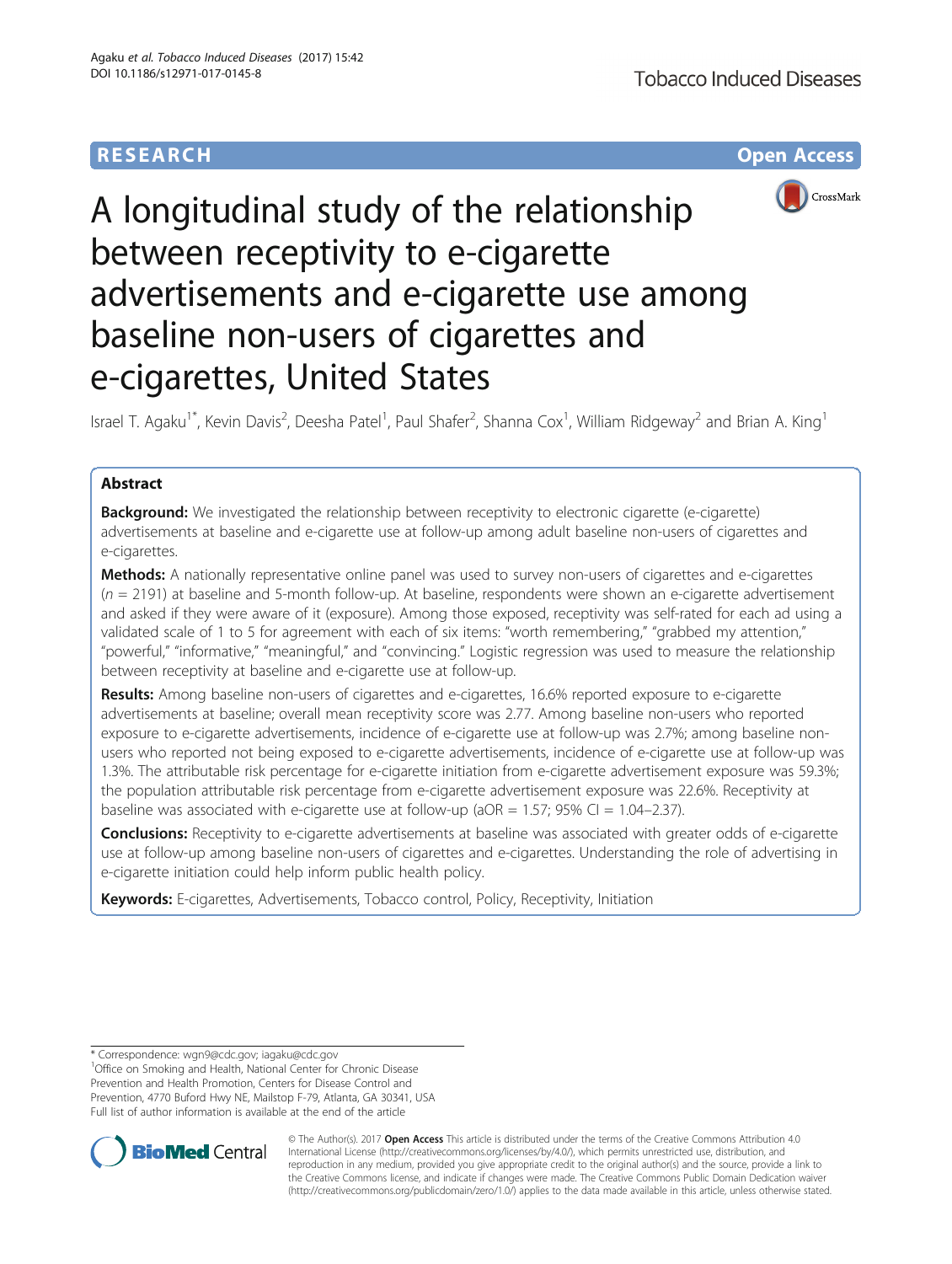## Background

Electronic cigarette (e-cigarette) advertising expenditures in the United States increased approximately 18-fold from 2011 (\$6.4 million) to 2014 (\$115 million) [\[1](#page-6-0), [2](#page-6-0)]. Correspondingly, U.S. e-cigarette sales have increased rapidly in recent years, reaching \$2.5 billion in 2014 [\[3](#page-6-0), [4](#page-6-0)]. Some e-cigarette advertisements have included claims of relative advantages of e-cigarettes over conventional cigarettes, including that e-cigarettes are healthier, more socially acceptable, or could be used to quit conventional cigarette smoking [\[5](#page-6-0), [6](#page-6-0)]. An estimated 58.4% of current cigarette smokers who use e-cigarettes report doing so to quit conventional cigarette smoking [\[7](#page-6-0)], despite inconclusive evidence on the efficacy of e-cigarettes for long-term cessation [[8](#page-6-0)].

Several cross-sectional studies have demonstrated an association between e-cigarette advertisement exposure and actual or intended e-cigarette use among adults [[6, 9](#page-6-0), [10](#page-6-0)]. However, these cross-sectional studies are limited by the inability to establish temporality between exposure and outcome. Further information on the impact of e-cigarette advertising exposure on use could help inform regulatory efforts to prevent e-cigarette initiation and established use, especially among youth and young adults [[11, 12\]](#page-6-0). Therefore, this longitudinal study investigated the relationship between receptivity to e-cigarette advertisements and current e-cigarette use among a national sample of U.S. adults who were baseline non-users of conventional cigarettes and e-cigarettes.

## Methods

## Data

We used data from a nationally representative longitudinal online survey of US adults aged ≥18 years administered by GfK Custom Research. Participants were recruited from a probability sample of residential postal addresses covering approximately 95% of all U.S. households. Invitation letters were mailed to all sampled households and contained website links and passwords to enable the selected household to access the survey. The probability of selection was known for all participants and participants could not volunteer for study enrollment. Those who were not Internet-enabled were provided additional study incentive payments to complete the survey in public locations with Internet access, such as libraries.

The survey was conducted in two waves: April 12 to June 30, 2014 (baseline) and September 11 to November 17, 2014 (follow-up). Non cigarette smokers were defined as respondents who never smoked or who reported smoking at least 100 cigarettes in their lifetime, but smoked "not at all" at baseline. Non e-cigarette users were persons who reported that they used e-cigarettes "not at all" at baseline. All baseline non users of cigarettes or e-cigarettes who participated at baseline  $(n = 3123)$  were re-contacted for follow-up approximately 5 months later; a longitudinal retention rate of 74.6% was achieved. All analyses reported in this study are based on the longitudinal cohort of  $n = 2191$  persons who neither smoked cigarettes nor used e-cigarettes at baseline and who completed both survey waves.

## Measures

## Exposure to e-cigarette advertisements at baseline

To measure exposure to e-cigarette advertisements, respondents were shown one of 5 popular e-cigarette advertisements (three Blu and two Njoy advertisements) at random via a video stream within the survey. Those unable to view the video stream were shown a storyboard of images from the advertisement. Using this protocol to cue recall, participants were then asked to indicate whether they had seen the e-cigarette advertisement on either television or online in the past 3 months. Respondents who reported having seen an advertisement in the past 3 months were defined as having being exposed to the e-cigarette advertisement they viewed.

## Receptivity to e-cigarette advertisements at baseline

Receptivity to e-cigarette advertisements among those who reported being exposed was measured with a multiitem scale similar to those used in previous research [[13](#page-6-0)]. After viewing each advertisement in the survey, each respondent was asked whether he or she agreed or disagreed with the following statements: (1) "this ad was worth remembering"; (2) "this ad grabbed my attention"; (3) "this ad was powerful"; (4) "this ad was informative"; (5) "this ad was meaningful"; and (6) "this ad was convincing". Each item was assessed on a scale from 1 (strongly disagree) to 5 (strongly agree). Item-specific responses were averaged for each advertisement, and then averaged across advertisements, to obtain a single value (range 1–5).

## Smoking history and awareness of tips advertisements

Cigarette smoking history of baseline non-users of cigarettes and e-cigarettes was explored using a lifetime threshold of 100 cigarettes; respondents were classified as never smokers (smoked <100 cigarettes in lifetime) or former smokers (smoked ≥100 cigarettes in a lifetime but were not smokers at the time of the survey).

The 2014 wave of the Centers for Disease Control and Prevention's national tobacco education campaign Tips From Former Smokers (Tips) aired in two 9-week phases that overlapped with the study period (Phase 1: February 3–April 6, 2014; Phase 2: July 7–September 7, 2014) [[14\]](#page-6-0). Therefore, we assessed exposure to *Tips* advertisements ("yes" or "no") as a potential confounder.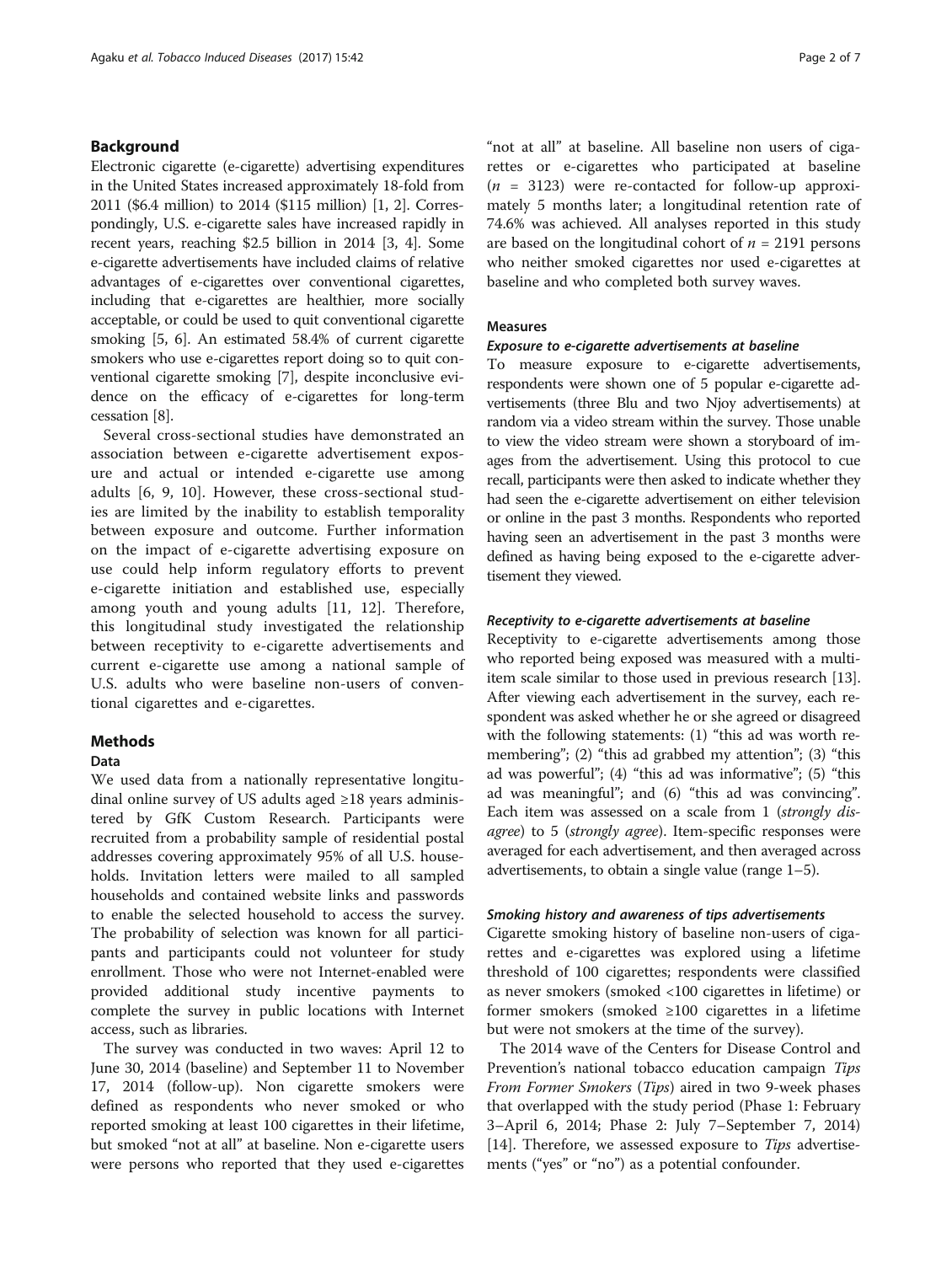## Current e-cigarette use at follow-up

Current e-cigarette use at follow-up was defined as using e-cigarettes "some days" or "every day" (vs. "not at all").

## Statistical analysis

Subgroup differences in exposure and receptivity were assessed using χ2 and Wald tests. Based on prevalence of e-cigarette use at Wave 2 by advertisement exposure at Wave 1 among baseline non-users of cigarettes and e-cigarettes, we estimated the attributable risk percentage (among those exposed) and the population attributable risk percentage (among the entire population).

Multivariable logistic regression was used to measure the association between receptivity to e-cigarette advertisements and e-cigarette use at follow-up among baseline non-users of cigarettes and e-cigarettes, controlling for sex, age, race/ethnicity, awareness of Tips advertisements, cigarette smoking history, educational attainment, and presence of a smoker in the household. We controlled for regional variation in e-cigarette consumption by including region fixed effects. Data were weighted, and corresponding population totals were calculated for select estimates; statistical significance was ascertained using a threshold of  $p < 0.05$ .

## Results

Table [1](#page-3-0) summarizes characteristics of study participants at baseline. A majority of respondents were non-Hispanic white (69.4%), male (52.4%), and ages 25 to 64 (68.8%). About one-third (34.5%) had attained at least a college degree, and over two-third (68.9%) were never smokers.

#### Exposure to E-cigarette advertisements at baseline

Overall, 16.6% of nonsmoking U.S. adults (33.9 million) were exposed to an e-cigarette advertisement at baseline. By race/ethnicity, prevalence of self-reported exposure to an e-cigarette advertisement was highest among non-Hispanic blacks (28.1%) and lowest among non-Hispanic whites (14.5%;  $p = 0.009$ ). By education, prevalence of exposure was highest among those with less than a high school education (22.2%) and lowest among those with at least a college degree (12.3%;  $p = 0.002$ ). Prevalence was significantly higher among those who lived with a smoker in the household (25.4%) compared to those who did not (15.5%). No significant differences in e-cigarette advertisement exposure was observed by age or sex (see Table [1](#page-3-0)).

## Receptivity to E-cigarette advertisements at baseline

The overall mean receptivity score among baseline nonusers was 2.77. By age, the mean score was highest among those aged 18–24 years (2.88) and lowest among those aged 25–44 years (2.67) ( $p = 0.027$ ). By race/ethnicity, mean receptivity scores were highest among those classified as 'other, non-Hispanic' (3.15) and lowest among non-Hispanic whites  $(2.68)$  ( $p < 0.0001$ ). By education level, mean receptivity scores were highest among those with less than a high school education (3.23) and lowest among those with at least a college degree (2.58)  $(p < 0.0001)$ . No significant gender differences were noted for receptivity to e-cigarette advertisements.

## Incidence and determinants of current E-cigarette use at follow-up

Among all baseline non-users of cigarettes and e-cigarettes, 1.3% (2.7 million persons) reported current e-cigarette use at follow-up (Table [2\)](#page-4-0). Among baseline non-users who reported exposure to an e-cigarette advertisement at baseline, 2.7% reported e-cigarette use at follow-up; among baseline non-users who reported not being exposed to an ecigarette advertisement at baseline, 1.1% reported ecigarette use at follow-up. In relation to e-cigarette initiation, the attributable risk percentage due to e-cigarette advertisement exposure was 59.3%, and the population attributable risk percentage was 22.6%.

Demographic differences in incidence of e-cigarette use among baseline non-users of cigarettes and e-cigarettes were observed. By race/ethnicity, incidence was highest among non-Hispanic whites (1.6%) and lowest among non-Hispanic blacks (0.3%) ( $p = 0.029$ ). By education, incidence was highest among those with only a high school education (2.1%) and lowest among those with a college degree or higher (0.3%) ( $p = 0.004$ ). Incidence of e-cigarette use at follow-up also varied significantly by smoking history and presence of another smoker in the household. The followup incidence among former smokers was 2.5% compared with 0.8% among never smokers ( $p = 0.011$ ). By household smoking, incidence was 0.7% at follow-up among those with no smoker in the household and 6.1% among those with a smoker in the household ( $p = 0.004$ ). No significant differences were noted by age or sex.

Receptivity to e-cigarette advertisements at baseline among non-users of cigarettes and e-cigarettes was significantly associated with e-cigarette use at follow-up (aOR =1.57; 95% CI = 1.04–2.37) (Table [3](#page-5-0)). Among baseline non-users, the odds of e-cigarette uptake at follow-up were lower among males than females  $(aOR = 0.35; 95\% \text{ CI} = 0.14{\text{-}}0.90)$ . Former smoking  $(aOR = 4.30; 95\% CI = 1.47–12.61)$  and presence of another smoker in the household (aOR = 6.48; 95%  $CI = 2.47 - 16.97$  predicted e-cigarette use at follow-up. Baseline age, awareness of Tips advertisements, race/ethnicity, and education were not significantly associated with e-cigarette use at follow-up.

## **Discussion**

Approximately 1 in 6 U.S. adults who did not smoke conventional cigarettes reported exposure to an e-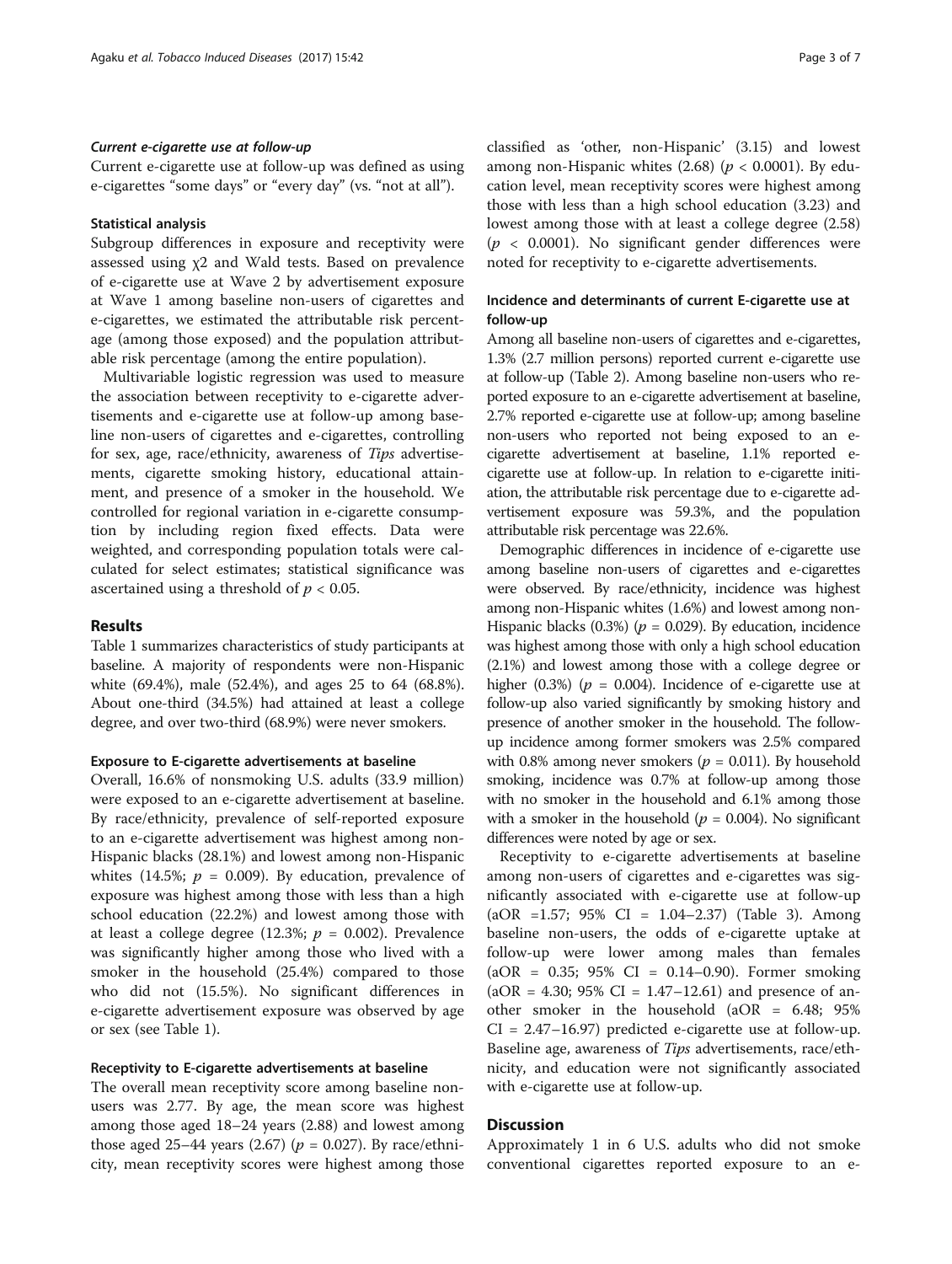|                           | Distribution |              | Exposure <sup>a</sup> to E-cigarette Advertisements at Baseline |                        |                                                 | Mean Receptivity <sup>b</sup> to E-cigarette<br>Advertisements at Baseline |                      |
|---------------------------|--------------|--------------|-----------------------------------------------------------------|------------------------|-------------------------------------------------|----------------------------------------------------------------------------|----------------------|
| Demographic variable      | %            | $\mathsf{N}$ | Prevalence<br>[95% CI]                                          | $P-Value$<br>(x2 test) | Weighted Population Count<br>[95% CI], millions | Mean Scale Score [95% CI]                                                  | $P-Value$<br>(ANOVA) |
| All nonsmokers            | 100.0        | 2191         | 16.6 (14.7-18.5)                                                |                        | 33,914,032                                      | $2.77(2.72 - 2.83)$                                                        |                      |
| Age, years                |              |              |                                                                 |                        |                                                 |                                                                            |                      |
| $18 - 24$                 | 11.3         | 264          | $11.4(6.2 - 16.7)$                                              | 0.241                  | 2,639,467                                       | $2.88(2.71 - 3.05)$                                                        | 0.027                |
| $25 - 44$                 | 33.3         | 776          | 17.4 (13.9-21)                                                  |                        | 11,854,580                                      | $2.67(2.58 - 2.76)$                                                        |                      |
| $45 - 64$                 | 35.5         | 828          | 17.2 (14.1-20.4)                                                |                        | 12,483,029                                      | $2.79(2.7 - 2.87)$                                                         |                      |
| $65+$                     | 19.8         | 462          | $17.2(13.1 - 21.2)$                                             |                        | 6,937,030                                       | 2.86 (2.76-2.96)                                                           |                      |
| Sex                       |              |              |                                                                 |                        |                                                 |                                                                            |                      |
| Male                      | 52.4         | 1221         | $15.6(13-18.1)$                                                 | 0.265                  | 16,658,131                                      | $2.77(2.7-2.84)$                                                           | 0.849                |
| Female                    | 47.6         | 1110         | 17.8 (14.9-20.6)                                                |                        | 17,256,086                                      | $2.78$ $(2.7 - 2.85)$                                                      |                      |
| Race/ethnicity            |              |              |                                                                 |                        |                                                 |                                                                            |                      |
| White, non-Hispanic       | 69.4         | 1617         | 14.5 (12.6-16.5)                                                | 0.009                  | 20,577,407                                      | $2.68$ $(2.63 - 2.73)$                                                     | < 0.001              |
| Black, non-Hispanic       | 10.3         | 239          | 28.1 (20.1-36.1)                                                |                        | 5,880,073                                       | $3.01(2.81 - 3.21)$                                                        |                      |
| Hispanic                  | 7.1          | 166          | $16.3 (8.3 - 24.3)$                                             |                        | 2,374,098                                       | 2.69 (2.49-2.88)                                                           |                      |
| Other, non-Hispanic       | 13.3         | 309          | 18.8 (12.2-25.4)                                                |                        | 5,086,565                                       | 3.15 (2.96-3.34)                                                           |                      |
| Education                 |              |              |                                                                 |                        |                                                 |                                                                            |                      |
| < High school             | 9.5          | 221          | 22.2 (13.9-30.4)                                                | 0.002                  | 4,293,227                                       | $3.23(3.01 - 3.44)$                                                        | < 0.001              |
| High school               | 26.8         | 624          | 16.6 (12.8-20.5)                                                |                        | 9,078,229                                       | 2.86 (2.75-2.97)                                                           |                      |
| Some college              | 29.3         | 683          | 19.9 (16.3-23.6)                                                |                        | 11,909,948                                      | $2.77(2.69 - 2.86)$                                                        |                      |
| $\geq$ College degree     | 34.5         | 803          | 12.3 (9.8-14.8)                                                 |                        | 8,633,227                                       | $2.58(2.51 - 2.65)$                                                        |                      |
| Cigarette smoking history |              |              |                                                                 |                        |                                                 |                                                                            |                      |
| Never smokers             | 68.9         | 1605         | $16.0(13.6 - 18.3)$                                             | 0.301                  | 22,418,717                                      | $2.8(2.73 - 2.86)$                                                         | 0.170                |
| Former smokers            | 31.1         | 726          | 18.1 (14.8-21.4)                                                |                        | 11,495,304                                      | 2.72 (2.64-2.81)                                                           |                      |
| Household smoking         |              |              |                                                                 |                        |                                                 |                                                                            |                      |
| No smoker in household    | 88.6         | 2064         | 15.5 (13.5-17.4)                                                | 0.006                  | 27,946,577                                      | 2.76 (2.70-2.81)                                                           | 0.118                |
| Smoker in household       | 11.4         | 267          | 25.4 (18.6-32.1)                                                |                        | 5,924,750                                       | $2.9(2.73 - 3.08)$                                                         |                      |

<span id="page-3-0"></span>Table 1 Baseline Exposure<sup>a</sup> and Receptivity<sup>b</sup> to E-cigarette Advertisements and E-Cigarette Use<sup>c</sup> at Follow-Up among Baseline Nonusers of Cigarettes and E-cigarettes ( $n = 2191$ )

Abbreviations: CI confidence interval, e-cigarette Electronic cigarette

<sup>a</sup>Exposure, a binary variable (yes or no) was assessed at baseline by showing respondents an e-cigarette advertisement selected randomly from 5 popular TV and online advertisements and asking if they were aware of it

<sup>b</sup>Receptivity was computed as an average of six items, each item self-rated on a scale from 1 (strongly disagree) to 5 (strongly agree) describing the perceived effectiveness of the advertisement shown to the respondent. The six items measured in relation to the advertisement's effectiveness were "worth remembering," "grabbed my attention," "powerful," "informative," "meaningful," or "convincing." Responses were averaged for each ad and then across advertisements to obtain a single value for a respondents' overall receptivity of the e-cigarette advertisements

Current e-cigarette users at follow-up were defined as persons who reported using e-cigarettes some days or every day

cigarette advertisement at baseline. Among baseline non-users of cigarettes and e-cigarettes, receptivity to e-cigarette advertisements at baseline was associated with higher odds of using e-cigarettes at follow-up. These findings suggest that the responsible regulation of e-cigarette advertising targeted at vulnerable populations may be warranted to minimize potential public health harms. For example, restrictions can be placed on media where e-cigarettes can be advertised in an effort to prevent e-cigarette initiation and established use among susceptible populations, particularly youth and nonsmoking adults. To better monitor tobacco marketing

activities over time, e-cigarette companies could also be required to report to the Federal Trade Commission their annual advertising and promotional expenditures, overall and by advertising channel, as is currently required for cigarettes and smokeless tobacco products [[15, 16\]](#page-6-0).

In May 2016, the U.S. Food and Drug Administration finalized a rule extending its authority to all tobacco products, including e-cigarettes and enables future rulemaking regarding tobacco product manufacturing, marketing, and sales [\[17](#page-6-0)]. Given the rapidly evolving and expanding e-cigarette market, efforts are also warranted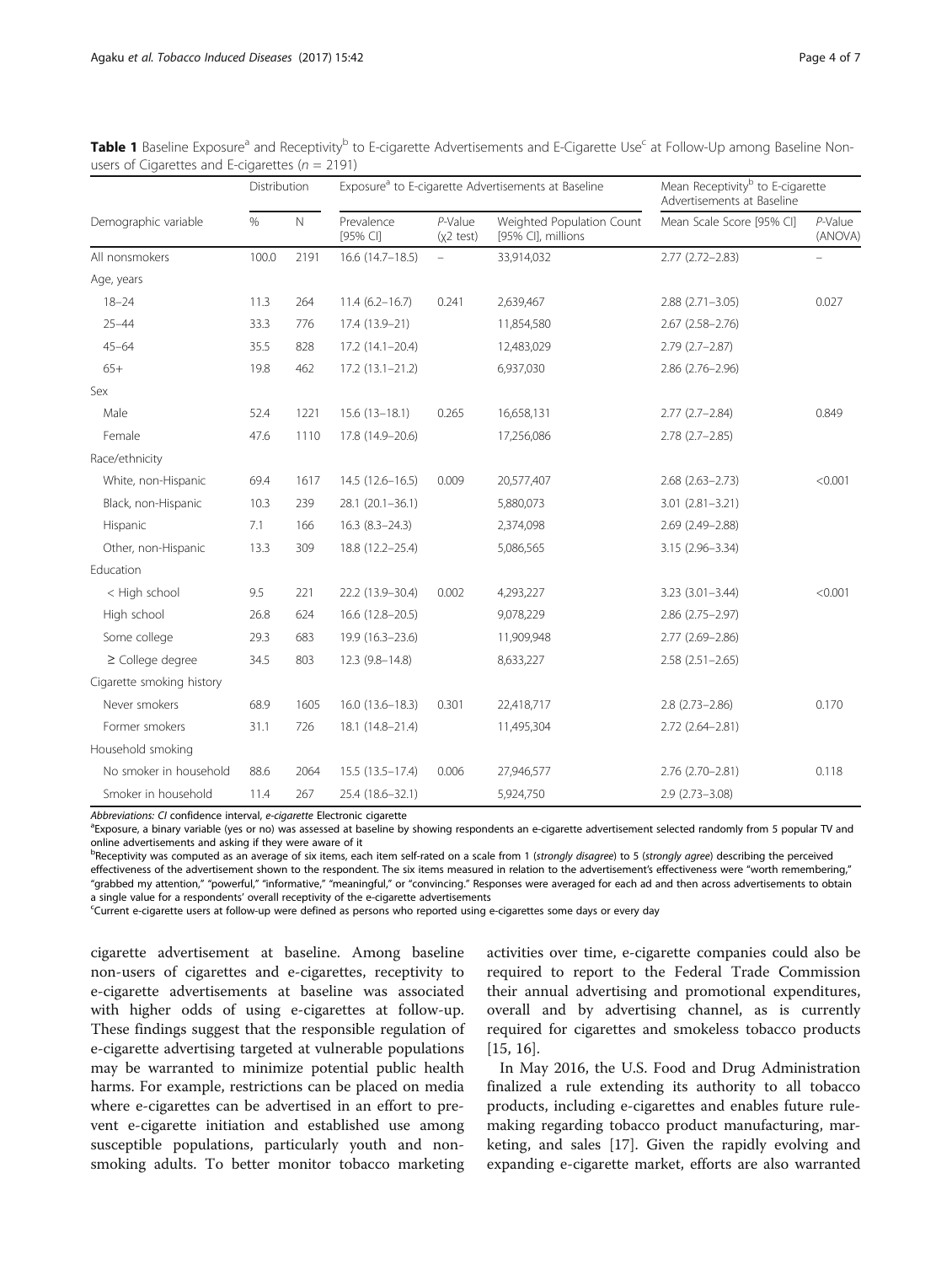<span id="page-4-0"></span>

|                           | (Overall)  |               | at Follow-up<br>Incidence of Current E-cigarette Use | (Aware of  | E-Cig Ads at Wave 1) | Incidence of Current E-cigarette Use at Follow-up | of E-Cig Ads at Wave |               | Incidence of Current E-cigarette Use at Follow-up (Not Aware |
|---------------------------|------------|---------------|------------------------------------------------------|------------|----------------------|---------------------------------------------------|----------------------|---------------|--------------------------------------------------------------|
| Demographic Variable      | Percentage | $(95%$ Cl)    | pulation Count<br>Weighted Po                        | Percentage | $[95%$ Cl)           | Weighted Population Count                         | Percentage           | $(95%$ Cl)    | $\overline{\cup}$<br>Weighted Population Count [95%          |
| All Nonsmokers            | 1.3%       | $[0.8 - 1.9]$ | 2,691,273                                            | 2.7%       | $[0.7 - 4.6]$        | 905,369                                           | 1.1%                 | $[0.5 - 1.6]$ | 1,796,599                                                    |
| Age, years                |            |               |                                                      |            |                      |                                                   |                      |               |                                                              |
| $18 - 24$                 | 2.1%       | $[0.0 - 4.3]$ | 485,112                                              | 8.5%       | $[6.61 - 0.0]$       | 223,162                                           | 1.3%                 | $[0 - 3.2]$   | 261,949                                                      |
| $25 - 44$                 | 1.5%       | $[0.5 - 2.5]$ | 1,007,386                                            | 4.5%       | $[0.0 - 9.2]$        | 529,714                                           | 0.9%                 | $[0.3 - 1.5]$ | 479,273                                                      |
| 45-64                     | 0.8%       | $[0.2 - 1.5]$ | 613,341                                              | 0.7%       | $[0.0 - 1.6]$        | 83,690                                            | 0.9%                 | $[0.1 - 1.6]$ | 531,337                                                      |
| $65+$                     | 1.4%       | $[0.0 - 2.9]$ | 585,452                                              | 0.9%       | $[0.0 - 2.8]$        | 65,417                                            | 1.6%                 | $[0 - 3.3]$   | 525,335                                                      |
| Sex                       |            |               |                                                      |            |                      |                                                   |                      |               |                                                              |
| Female                    | 1.8%       | $[0.9 - 2.7]$ | 1,929,369                                            | 3.9%       | $[0.7 - 7.1]$        | 650,465                                           | 1.4%                 | $[0.5 - 2.3]$ | 1,289,194                                                    |
| Male                      | 0.8%       | $[0.2 - 1.4]$ | 761,808                                              | 1.5%       | $[0.0 - 3.8]$        | 256,953                                           | 0.6%                 | $[0.2 - 1.1]$ | 506,934                                                      |
| Race/ethnicity            |            |               |                                                      |            |                      |                                                   |                      |               |                                                              |
| White, non-Hispanic 1.6%  |            | $[0.9 - 2.3]$ | 2,234,571                                            | 2.7%       | $[0.3 - 5.1]$        | 546,425                                           | 1.4%                 | $[0.7 - 2.1]$ | 1,690,657                                                    |
| Black, non-Hispanic       | 0.3%       | $[0.0 - 0.8]$ | 53,746                                               | 0.9%       | $[0.0 - 2.8]$        | 55,330                                            | 0.0%                 | $\lessgtr$    | $\lesssim$                                                   |
| Hispanic                  | 0.7%       | $[0.0 - 2.1]$ | 103,884                                              | 4.4%       | $[0.0 - 12.9]$       | 103,884                                           | 0.0%                 | $\lesssim$    | $\stackrel{\triangleleft}{\geq}$                             |
| Other, non-Hispanic       | 1.1%       | $[0.0 - 2.6]$ | 299,244                                              | 3.9%       | $[0.0 - 11.3]$       | 196,937                                           | 0.5%                 | $[0 - 1.1]$   | 103,048                                                      |
| Education                 |            |               |                                                      |            |                      |                                                   |                      |               |                                                              |
| < High school             | 1.3%       | $[0.0 - 2.8]$ | 255,772                                              | 2.4%       | $[0.0 - 7.2]$        | 103,879                                           | 1.0%                 | $[0 - 2.3]$   | 151,893                                                      |
| High school               | 2.1%       | $[0.6 - 3.5]$ | 1,132,051                                            | 3.1%       | $[0.0 - 7.6]$        | 280,627                                           | 1.9%                 | $[0.4 - 3.4]$ | 859,112                                                      |
| Some college              | 1.9%       | $[0.7 - 3.1]$ | 1,108,118                                            | 3.7%       | $[0.0 - 7.6]$        | 443,413                                           | 1.4%                 | $[0.3 - 2.5]$ | 670,965                                                      |
| 2 College degree          | 0.3%       | $[0.0 - 0.5]$ | 195,436                                              | 0.9%       | $[0.0 - 2.4]$        | 78,196                                            | 0.2%                 | $[0 - 0.4]$   | 117,260                                                      |
| Cigarette smoking history |            |               |                                                      |            |                      |                                                   |                      |               |                                                              |
| Never smokers             | 0.8%       |               | $[0.2 - 1.3]$ 1,072,102                              | 1.4%       | $[0.0 - 3.4]$        | 318,581                                           | 0.6%                 | $[0.1 - 1.2]$ | 758,379                                                      |
| Former smokers            | 2.5%       | $[1.3 - 3.8]$ | 1,619,151                                            | 5.1%       | $[0.9 - 9.3]$        | 584,683                                           | 2.0%                 | $[0.8 - 3.2]$ | 1,038,552                                                    |
| Household smoking         |            |               |                                                      |            |                      |                                                   |                      |               |                                                              |
| No smoker in HH           | 0.7%       |               | $[0.3 - 1.1]$ 1,273,343                              | 0.8%       | $[0.0 - 1.8]$        | 227,183                                           | 0.7%                 | $[0.3 - 1.1]$ | 1,046,171                                                    |
| Smoker in HH              | 6.1%       | $[2.5 - 9.7]$ | 1,427,945                                            | 11.4%      | $[1.6 - 21.2]$       | 677,053                                           | 4.3%                 | $[0.8 - 7.8]$ | 750,893                                                      |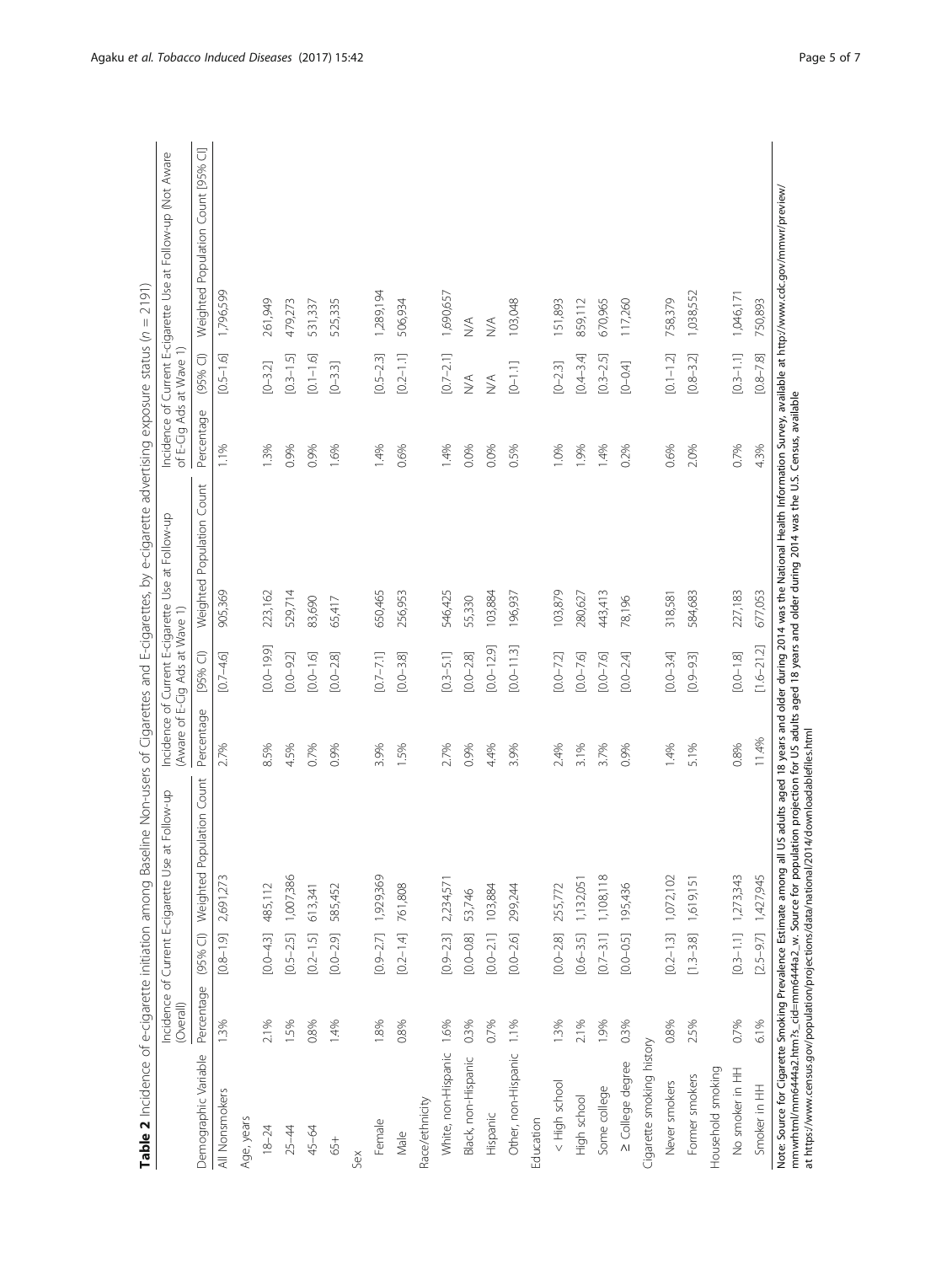<span id="page-5-0"></span>Table 3 Odds Ratios for Current E-cigarette Use<sup>a</sup> at Follow-up among Baseline Non-users of Cigarettes and E-cigarettes  $(n = 2191)$ 

| Characteristic                                                       | aOR     | 95% CI        |
|----------------------------------------------------------------------|---------|---------------|
| Receptivity to e-cigarette<br>advertisement at Baseline <sup>b</sup> | $1.57*$ | [1.04, 2.37]  |
| Aware of Tips advertisement<br>at Baseline                           | 0.61    | [0.23, 1.57]  |
| Gender (reference: female)                                           |         |               |
| Male                                                                 | $0.35*$ | [0.14, 0.90]  |
| Age (reference: 18-24)                                               |         |               |
| $25 - 44$                                                            | 0.98    | [0.23, 4.16]  |
| $45 - 64$                                                            | 0.32    | [0.07, 1.47]  |
| $65+$                                                                | 0.44    | [0.06, 3.11]  |
| Race/ethnicity (reference:<br>white)                                 |         |               |
| Black                                                                | 0.20    | [0.02, 1.58]  |
| Hispanic                                                             | 0.72    | [0.18, 2.88]  |
| Other                                                                | 0.53    | [0.09, 3.13]  |
| Education (reference:<br>< high school)                              |         |               |
| High school                                                          | 1.57    | [0.37, 6.66]  |
| Some college                                                         | 1.34    | [0.30, 6.05]  |
| $\geq$ College degree                                                | 0.32    | [0.06, 1.59]  |
| Cigarette smoking history<br>(reference: never smoker)               |         |               |
| Former smoker                                                        | $4.30*$ | [1.47, 12.61] |
| Household smoking (reference:<br>no household smoker)                |         |               |
| Someone else in household<br>smokes                                  | $6.48*$ | [2.47, 16.97] |

Note: Model controls for region fixed effects

Abbreviations: AOR Adjusted odds ratio, CI confidence interval, e-cigarette Electronic cigarette

 $*$ *p* < 0.05

<sup>a</sup>Current e-cigarette users at follow-up were defined as persons who reported using e-cigarettes some days or every day

<sup>b</sup>Receptivity was computed as an average of six items, each item self-rated on a scale of 1 to 5 (from 1 strongly disagree, to 5 strongly agree) describing the perceived effectiveness of the advertisement shown to the respondent. The six items measured in relation to the advertisement's effectiveness were: "worth remembering"; "grabbed my attention"; "powerful"; "informative"; "meaningful" or "convincing." Responses were averaged for each ad and then across advertisements to obtain a single value for a respondents' overall receptivity of the e-cigarette advertisements

at the state, local, and tribal government levels to address e-cigarette marketing, advertising, and sponsorship activities that may appeal to non-users of any tobacco product, particularly vulnerable populations, such as youth and young adults.

We found differences among sociodemographic groups in baseline exposure and receptivity to e-cigarette advertisements; specifically, racial/ethnic minorities and persons with lower education reported higher exposure and receptivity to e-cigarette advertisements. These differences could be due, in part, to industry targeting of lower socioeconomic groups. Not all e-cigarette advertising is from major tobacco companies, but the tobacco industry comprises a large segment of the e-cigarette market share and has a history of targeting racial/ethnic minorities with conventional tobacco product promotional activities and advertisements [\[18, 19](#page-6-0)].

This study's major strength is the use of longitudinal data to assess the effect of receptivity to e-cigarette advertisement on e-cigarette initiation. Nonetheless, there are some limitations to this study. First, tobacco use status was self-reported and may have been subject to misreporting. Second, we were unable to measure exposure to all existing e-cigarette advertisements and may thus have underestimated prevalence of exposure to e-cigarette advertisements. Because of space constraints in the survey, each participant was only shown one advertisement selected randomly from a set of several existing advertisements. This is therefore not a measure of overall awareness to the entire spectrum of e-cigarette advertisements featured on different channels, including TV, the internet, magazines, and other print and nonprint media. Nonetheless, even with the conservative estimation of exposure, prevalence of exposure (16.6%) was relatively high, and significant associations between receptivity to e-cigarette advertisements at baseline and current e-cigarette use at follow-up were observed, thus emphasizing the reach and impact of e-cigarette advertisements. Fourth, the survey did not collect data on history of e-cigarette use; thus, never and former users could not be differentiated in the analysis. Finally, given the relatively low initiation rate (1.1%), there was large variability in some point estimates, as indicated by wide confidence intervals.

## Conclusion

Among adult non-users of e-cigarettes and conventional cigarettes at baseline, receptivity to e-cigarette advertisements was associated with higher odds of using e-cigarettes at follow-up. These findings underscore the importance of efforts to address e-cigarette advertising, promotion, and sponsorship activities that may lead to initiation of e-cigarette use by nonsmokers.

#### Abbreviations

E-cigarettes: Electronic cigarettes; OR: Odds ratios

#### Acknowledgements

The findings and conclusions in this report are those of the authors and do not necessarily represent the official position of the Centers for Disease Control and Prevention.

#### Funding

There was no external funding for this study. KD, PS, and WR are employed at RTI International.